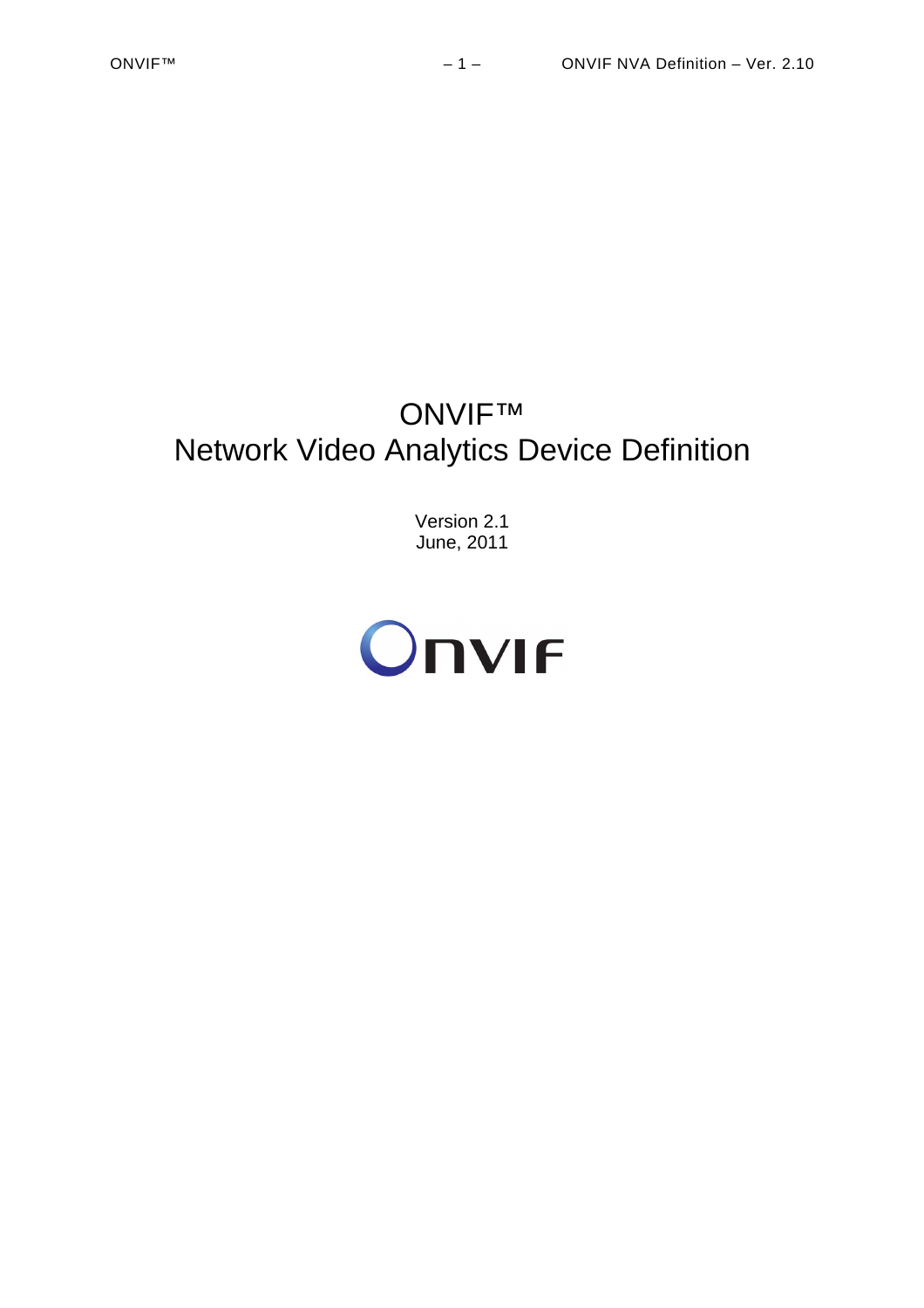2008-2011 by ONVIF: Open Network Video Interface Forum. All rights reserved.

Recipients of this document may copy, distribute, publish, or display this document so long as this copyright notice, license and disclaimer are retained with all copies of the document. No license is granted to modify this document.

THIS DOCUMENT IS PROVIDED "AS IS," AND THE CORPORATION AND ITS MEMBERS AND THEIR AFFILIATES, MAKE NO REPRESENTATIONS OR WARRANTIES, EXPRESS OR IMPLIED, INCLUDING BUT NOT LIMITED TO, WARRANTIES OF MERCHANTABILITY, FITNESS FOR A PARTICULAR PURPOSE, NON-INFRINGEMENT, OR TITLE; THAT THE CONTENTS OF THIS DOCUMENT ARE SUITABLE FOR ANY PURPOSE; OR THAT THE IMPLEMENTATION OF SUCH CONTENTS WILL NOT INFRINGE ANY PATENTS, COPYRIGHTS, TRADEMARKS OR OTHER RIGHTS.

IN NO EVENT WILL THE CORPORATION OR ITS MEMBERS OR THEIR AFFILIATES BE LIABLE FOR ANY DIRECT, INDIRECT, SPECIAL, INCIDENTAL, PUNITIVE OR CONSEQUENTIAL DAMAGES, ARISING OUT OF OR RELATING TO ANY USE OR DISTRIBUTION OF THIS DOCUMENT, WHETHER OR NOT (1) THE CORPORATION, MEMBERS OR THEIR AFFILIATES HAVE BEEN ADVISED OF THE POSSIBILITY OF SUCH DAMAGES, OR (2) SUCH DAMAGES WERE REASONABLY FORESEEABLE, AND ARISING OUT OF OR RELATING TO ANY USE OR DISTRIBUTION OF THIS DOCUMENT. THE FOREGOING DISCLAIMER AND LIMITATION ON LIABILITY DO NOT APPLY TO, INVALIDATE, OR LIMIT REPRESENTATIONS AND WARRANTIES MADE BY THE MEMBERS AND THEIR RESPECTIVE AFFILIATES TO THE CORPORATION AND OTHER MEMBERS IN CERTAIN WRITTEN POLICIES OF THE CORPORATION.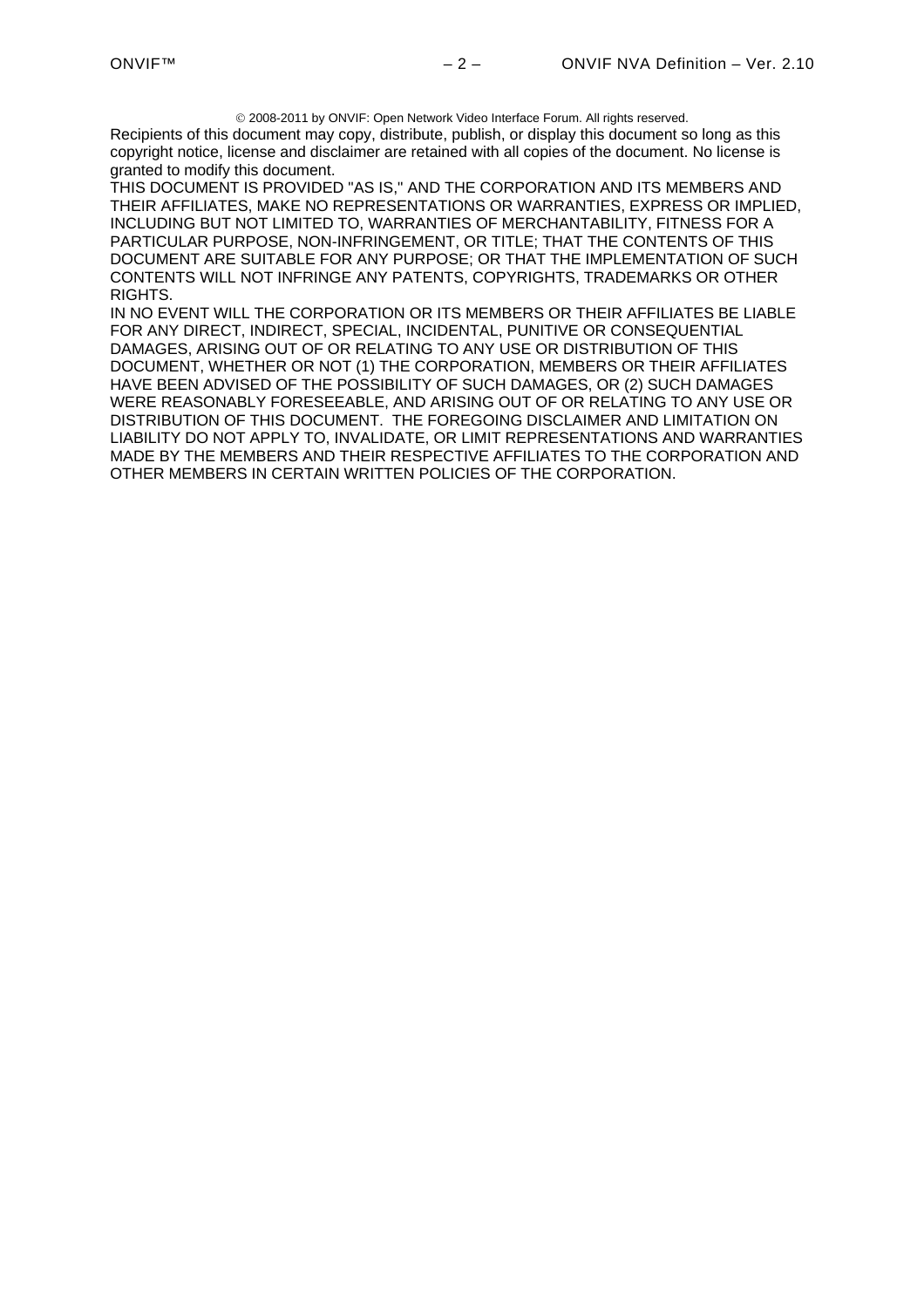# **CONTENTS**

|                |                                     | <b>Scope</b>                |          |  |
|----------------|-------------------------------------|-----------------------------|----------|--|
| $2^{\circ}$    |                                     | <b>Normative references</b> |          |  |
| $\mathbf{3}$   | <b>Terms and Definitions</b>        |                             |          |  |
|                | 3.1                                 |                             |          |  |
|                | 3.2                                 |                             |          |  |
|                | Overview<br>6                       |                             |          |  |
| 5 <sup>1</sup> | <b>NVA Requirements (normative)</b> |                             |          |  |
|                | 5.1                                 |                             | <b>6</b> |  |
|                | 5.2                                 |                             |          |  |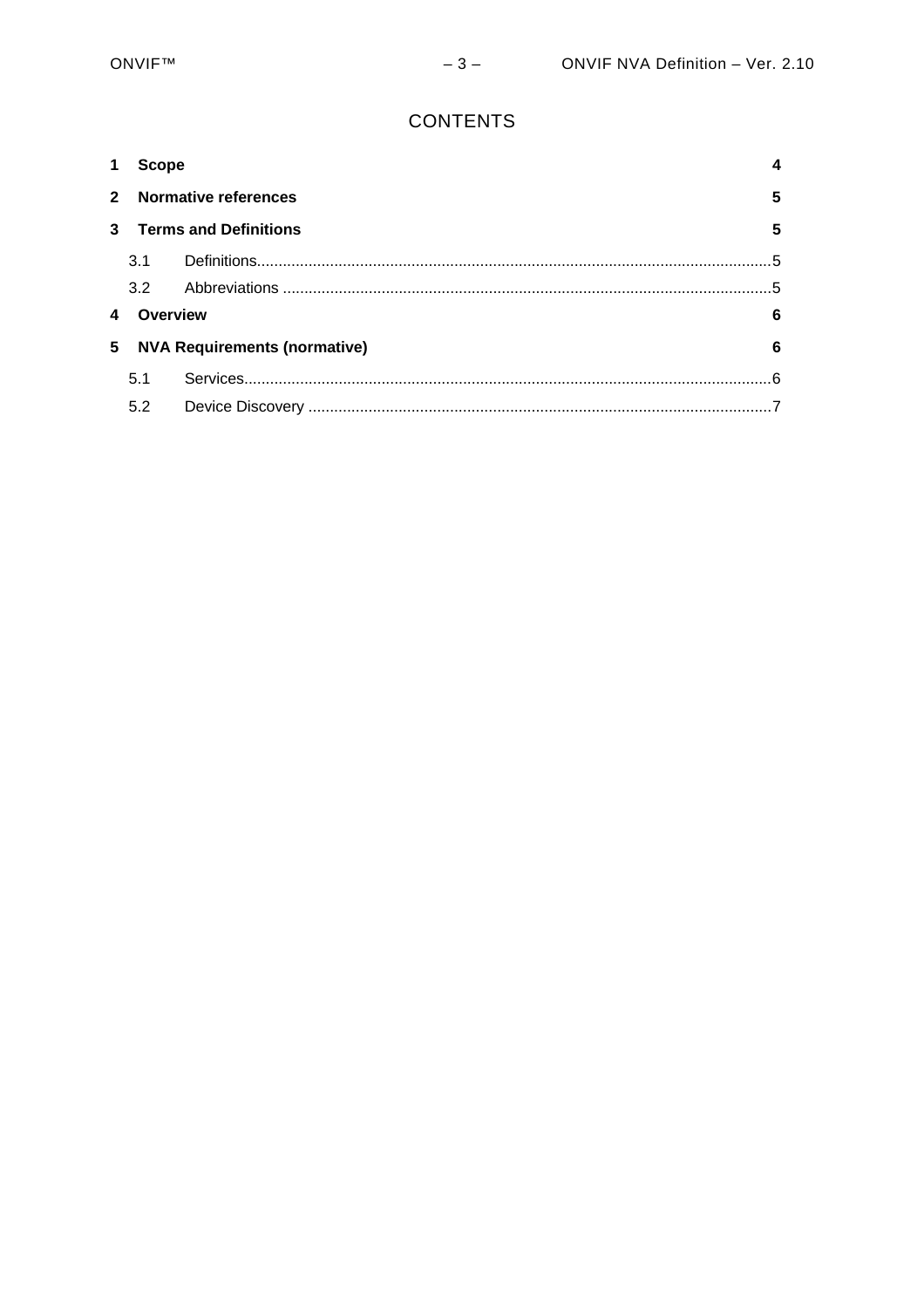#### <span id="page-3-0"></span>**1 Scope**

This document contains the definition for the ONVIF Network Video Analytics device type. This document describes the mandatory and optional services for this entity but does not include the description of the services themselves. The services are described in separate documents. Use the ONVIF Specification Document Map to locate the documentation for the relevant services.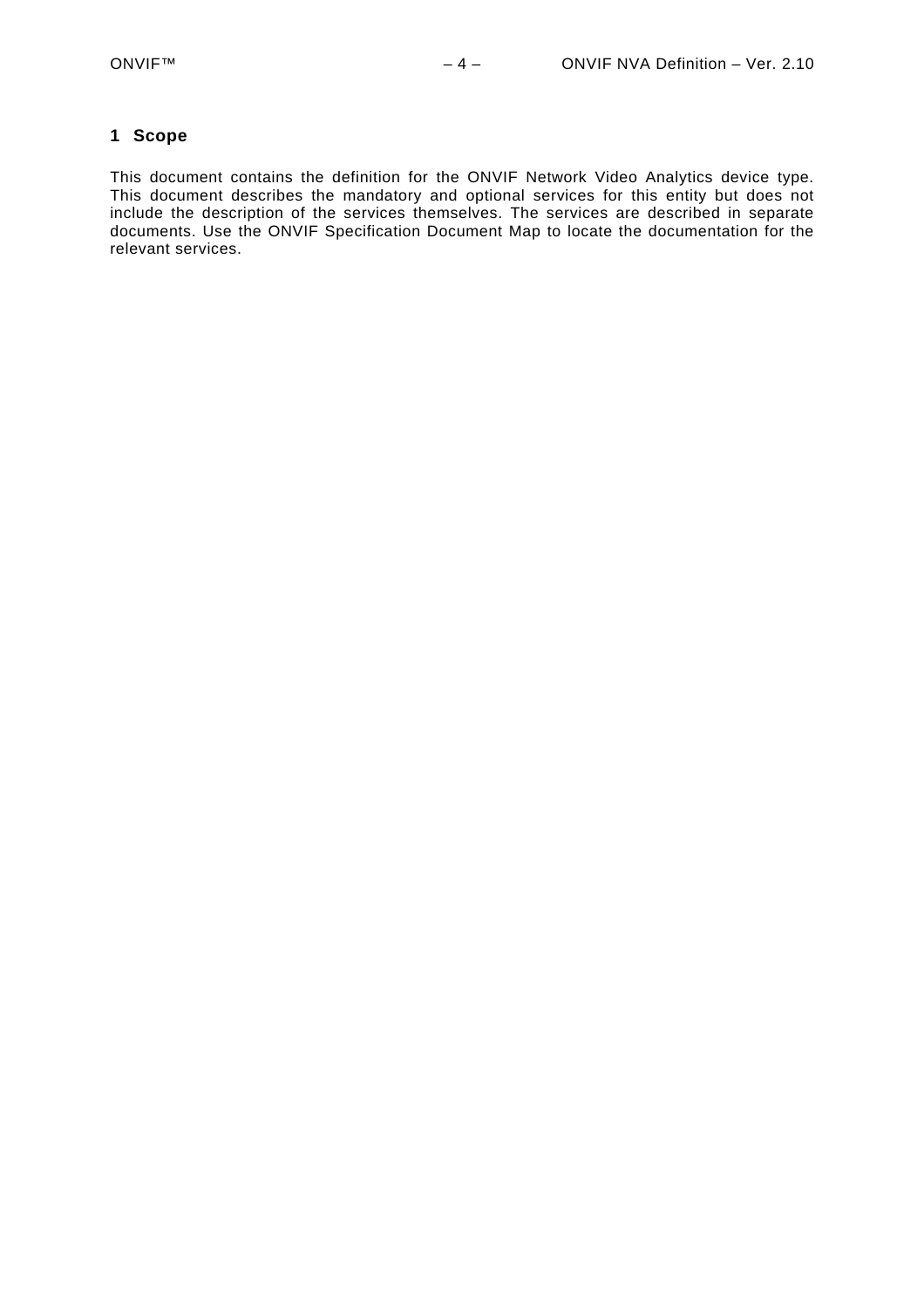### <span id="page-4-0"></span>**2 Normative references**

ONVIF Core Specification Version 2.1 <<http://www.onvif.org/specs/core/ONVIF-Core-Spec-v210.pdf>> ONVIF Video Analytics Service Specification Version 2.1 <[http://www.onvif.org/specs/srv/analytics/ONVIF-VideoAnalytics-Service-Spec-v210.pdf>](http://www.onvif.org/specs/srv/analytics/ONVIF-VideoAnalytics-Service-Spec-v210.pdf) ONVIF Video Analytics Device Service Specification Version 2.1 <<http://www.onvif.org/specs/srv/analytics/ONVIF-VideoAnalyticsDevice-Service-Spec-v210.pdf>> ONVIF Receiver Service Specification Version 2.1 <[http://www.onvif.org/specs/srv/rcv/ONVIF-Receiver-Service-Spec-v210.pdf>](http://www.onvif.org/specs/srv/rcv/ONVIF-Receiver-Service-Spec-v210.pdf) ONVIF Streaming Specification Version 2.1 <<http://www.onvif.org/specs/stream/ONVIF-Streaming-Spec-v210.pdf>>

## <span id="page-4-1"></span>**3 Terms and Definitions**

#### <span id="page-4-2"></span>**3.1 Definitions**

| <b>Network</b>  | Video A device that performs analysis on data received from a streaming device, such as an |
|-----------------|--------------------------------------------------------------------------------------------|
| Analytics (NVA) | NVT, or a storage device, such as an NVS.                                                  |

#### <span id="page-4-3"></span>**3.2 Abbreviations**

| <b>NVA</b>   | Network Video Analytcis            |
|--------------|------------------------------------|
| <b>ONVIF</b> | Open Network Video Interface Forum |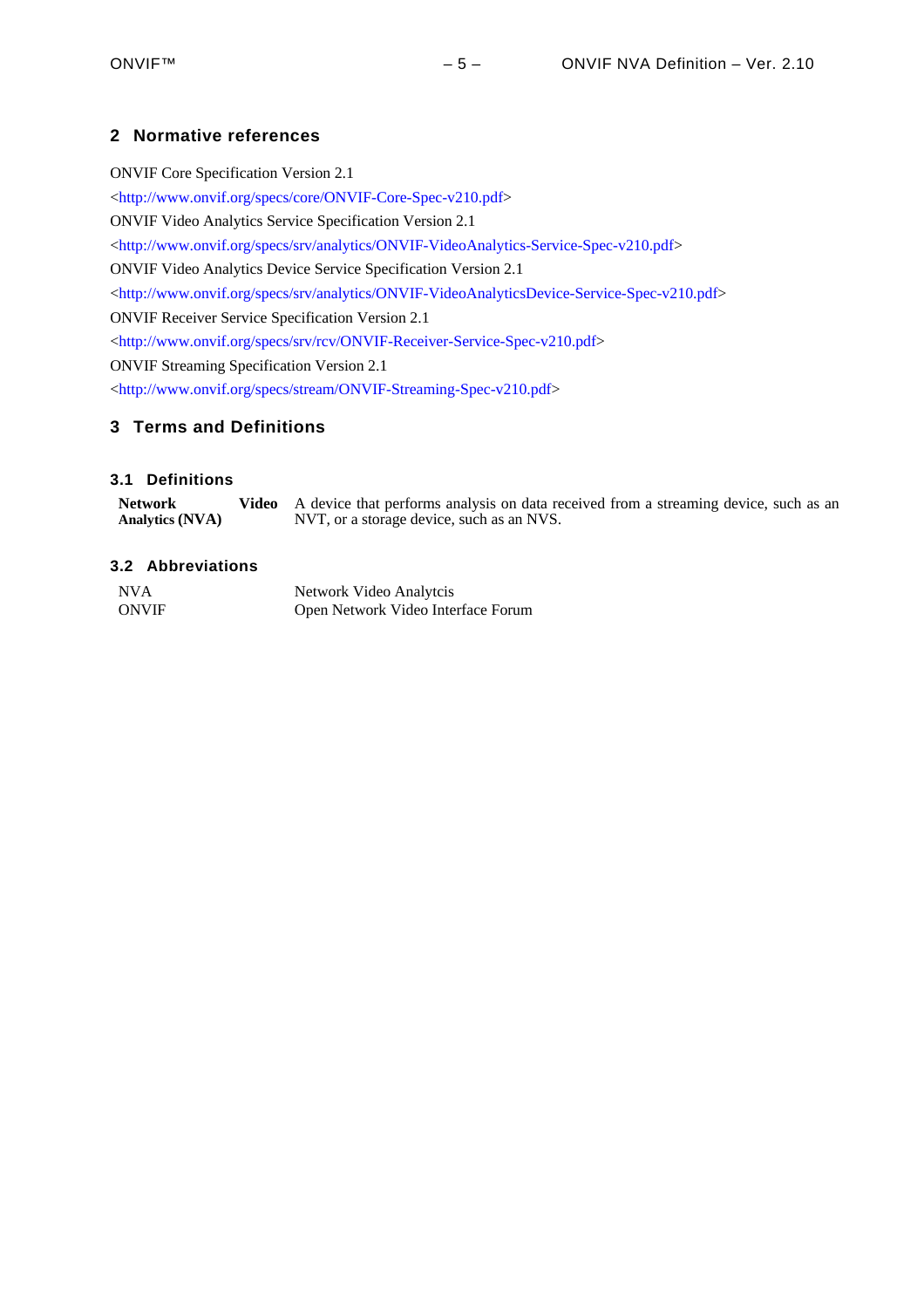#### <span id="page-5-0"></span>**4 Overview**

A Network Video Analytics (NVA) device is an ONVIF device that performs analysis on media data and meta data received from from an IP streaming device. For example, an NVA may be an analytics server device that receives and analyses live data from a Network Video Transmitter to generate events, or analyses recorded data from a Network Video Storage device, to perform forensic searches. Evaluations may involve more than one media stream or metadata enhanced media stream at a time.

An NVA exposes its functionality through a number of services that are provided by the ONVIF standard. A number of services are mandatory for each type of ONVIF device. The device may support other services and the device signals availability of optional services via the device discovery service.

An NVA implements the following services to provide its core functionality:

**Device service** enables an NVA to provide device management functionality such as device capabilities, system and network settings, security settings and firmware upgrade.

**Event service** enables an NVA to send events to clients.

**Video Analytics service** enables a client to configure the video analytic algorithms of the NVA.

**Video Analytics Device service** enables a client to configure NVA functionality, assign input streams and analytics to be performed as well as control analytics processes and parameter.

**Receiver service** enables an NVA to receive media streams from a media source e.g. a Network Video Transmitter (NVT).

#### <span id="page-5-1"></span>**5 NVA Requirements (normative)**

#### <span id="page-5-2"></span>**5.1 Services**

<span id="page-5-3"></span>[Table 1](#page-5-3) shows which services are required for the NVA device type. Mandatory services are marked with 'M' and services that are mandatory if a related feature is supported by the device are marked with 'C'. Optional services are marked with 'O'.

|                         | <b>Required?</b> |
|-------------------------|------------------|
| Device                  | М                |
| Event                   | М                |
| Analytics               | М                |
| <b>Analytics Device</b> | М                |
| Receiver                | M                |

#### **Table 1: Service requirements for the NVA device type**

An NVA may include additional ONVIF services not shown in [Table 1](#page-5-3).